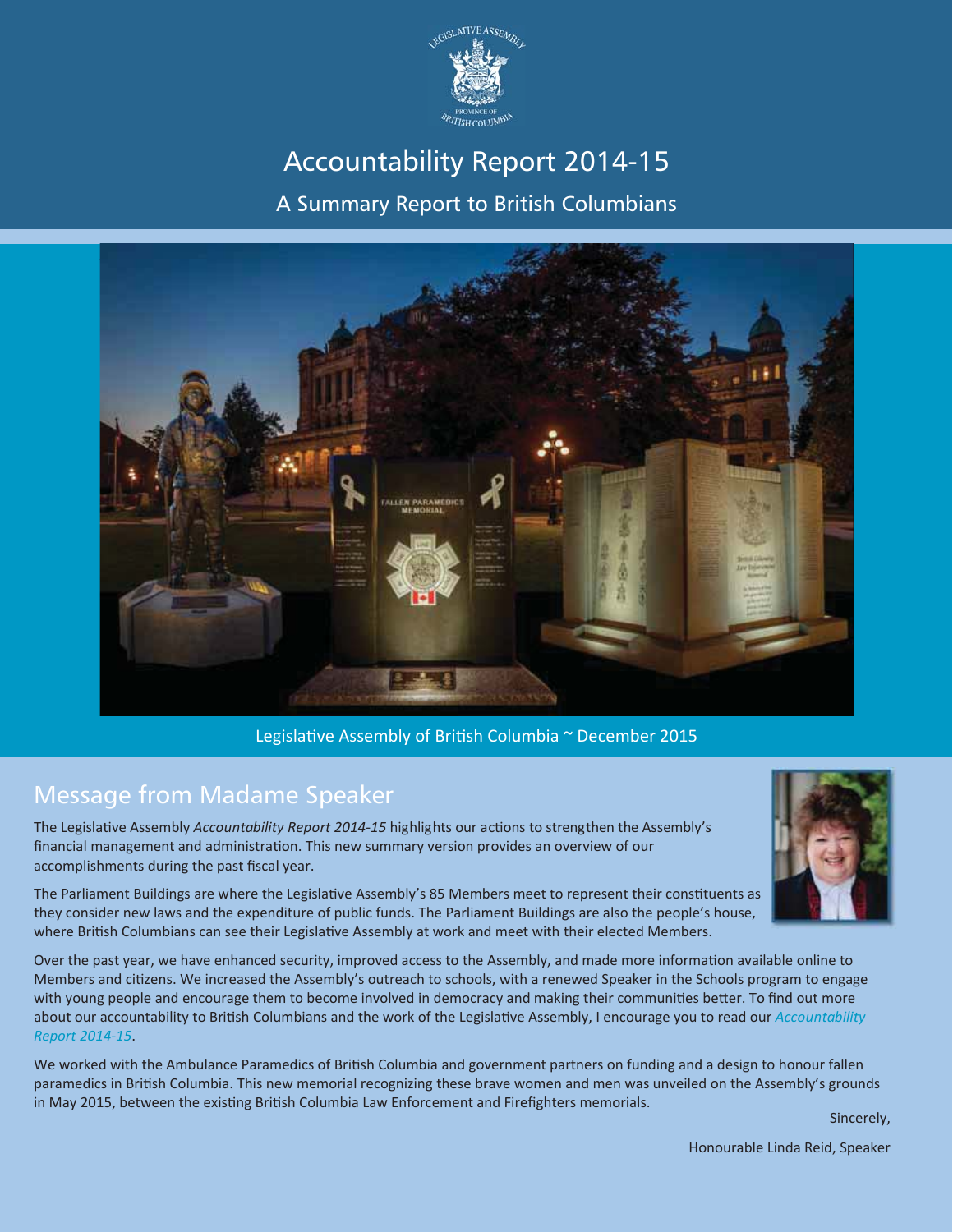#### Progress and Achievements

Good financial management and administration at the Legislative Assembly require effective governance, the use of best practices for administrative rules and procedures, and accountability to British Columbians for the use of taxpayers' funds.

The all-party Legislative Assembly Management Committee serves as the Assembly's parliamentary management board. It is responsible for: the sound administration of the Assembly's operations; the provision of effective administrative and financial policies and support for Members in the discharge of their parliamentary and constituency responsibilities; and prudent Assembly budgets and expenditures.

Guided by principles of openness, transparency, and accountability, the Committee is:

- Improving accountability for the Legislative Assembly's expenditures.
- Expanding the public disclosure of Members' compensation and expenses.
- Enhancing the effectiveness of the Assembly's financial management and administration.

#### Strengthening Budget Management

At the top of its achievements in 2014-15, the Committee approved a budget containing total Legislative Assembly spending for the 2015-16 fiscal year at the previous year's level, by limiting operating and administrative costs.

- The Committee supported the first ever independent Legislative Assembly Support Programs Accountability Review, to identify opportunities for efficiencies, cost savings, and ways to improve service delivery and ensure the best possible use of taxpayers' funds. A robust fundamental review of support programs concluded that the Assembly compares well to other Canadian jurisdictions, and identified potential initiatives to generate savings of over \$1 million.
- The Committee used the review's recommendations to trim administrative and operating costs, improve program delivery, and redirect savings to higher priorities.

## Enhancing Financial Administration

The Committee is overseeing a comprehensive multi-year program to enhance the financial administration of taxpayers' funds. More rigorous internal controls are helping to ensure systematic and prudent administration of Assembly expenditures.

• For the second consecutive year, BC's Office of the Auditor General audited the Assembly's financial statements, and confirmed to British Columbians that the statements are reliable and fair.

#### Transparency Initiatives

Openness and transparency enable public sector entities to demonstrate that they are serving the public interest, supporting the engagement of citizens, and fostering public trust and confidence in decisions and actions.

• The Committee oversaw work to implement its decision to post receipts for Members' travel and constituency office expenses on the Assembly's website. The Legislative Assembly is the second parliamentary jurisdiction in Canada to post copies of Members' reimbursable expense receipts.

#### Ensuring a Secure and Accessible Legislative Assembly

A secure and accessible working environment enables the Legislative Assembly and Members to carry out their functions of holding government to account, and scrutinizing legislation, taxation, and spending initiatives.

• After the tragic October 2014 attack in Ottawa, the Committee reviewed the Assembly's security framework and readiness. The Committee concluded that a principled approach to security and accessibility should be continued, with flexible administration to manage changing security risks. The Committee initiated key actions to ensure security and public accessibility at the Parliament Buildings.

#### Priorities for Moving Forward

Building on these achievements, the Legislative Assembly will focus on the following priorities in the year ahead.

- x *Advancing the LegislaƟve Assembly's mulƟͲyear program to strengthen Įnancial management, accountability, and transparency* – with support from the internal audit program, an updated financial/accounting system, revised financial and operating policies, an automated financial disclosure system, and improved reporting.
- x *Harnessing technology to increase the availability of parliamentary informaƟon and informaƟon services to Members* and all British Columbians – with website innovations, improved document management systems, and more timely, and costeffective Library information services.
- *Ensuring safe and suitable facilities for the work of the Legislative Assembly and Members* – to address increases in the number of Members, and evolving requirements to support the responsibilities of the Assembly and Members.
- x *ImplemenƟng a robust Business ConƟnuity, Earthquake Preparedness, and Disaster Recovery program* – including collaboration with government to ensure the continued operation of governance institutions.
- *Planning for the completion of arrangements for the dissolution of the 40th Parliament and for the next general elecƟon in May 2017* – with support for the induction of new Members, orientation and administrative programs for Members and their staff, and procedural advice and operational services for the launch of the new Parliament.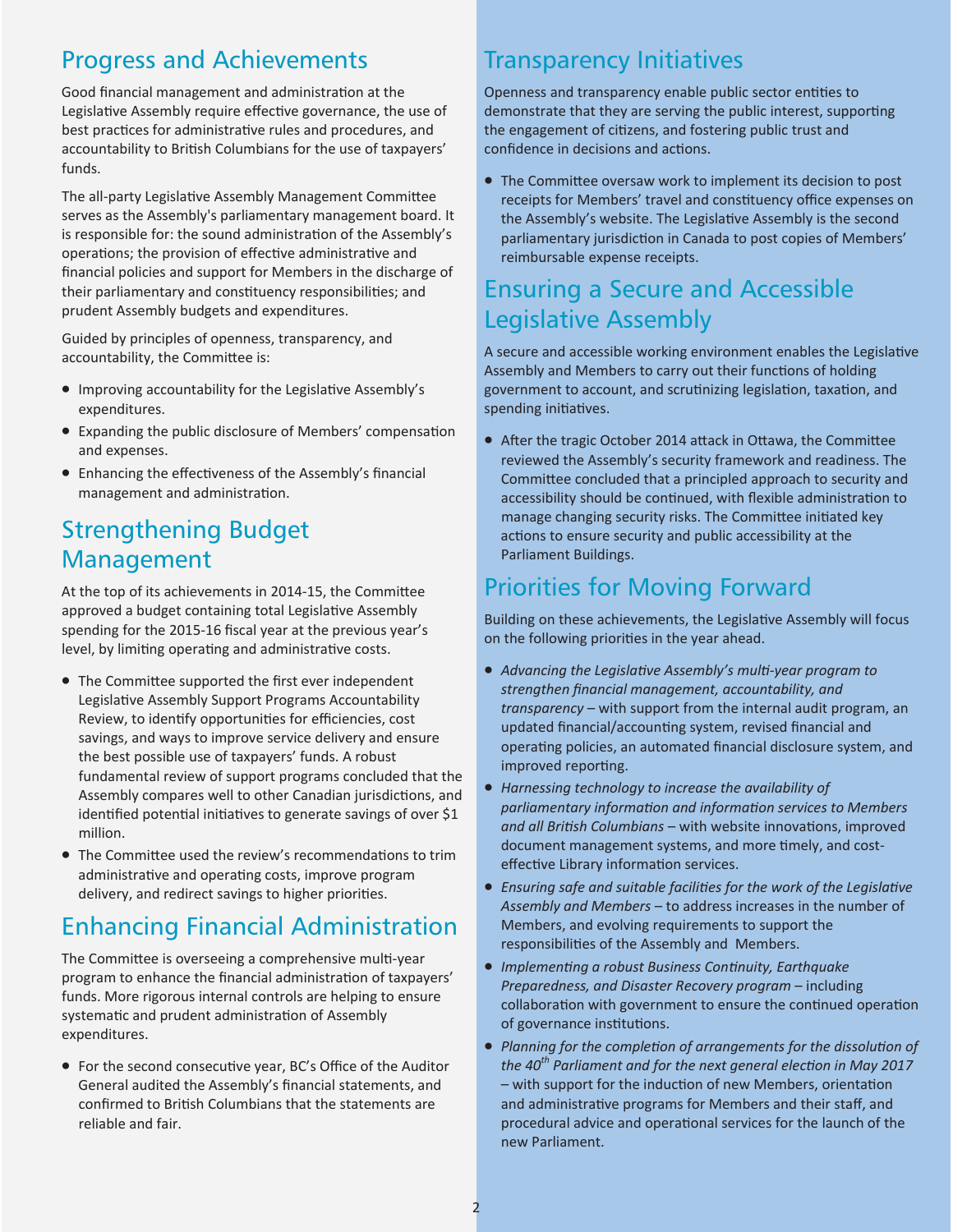

#### Key Performance Indicators 2014-15 2014-15 Key Initiatives



public consultations.

Legislative Assembly management and staff worked to support 2014-15 key initiatives for the organization. Our work focused on the following:

● *Supporting the Assembly's key legislative functions* − including the Assembly's debate and adoption of the February 2015 budget, 19 ministry Estimates, and 37 bills, and 13 parliamentary committees carrying out three statutory officer appointment processes and a record six

- Strengthening budget review with the first ever independent Legislative Assembly Support Programs Accountability Review, and expanded reporting and analysis on budget management to support effective decision-making by the Legislative Assembly Management Committee.
- *Reforming financial administration and transparency* − through strengthened internal controls and administration, implementation of Committee decisions to enhance transparency on Assembly expenditures, Members' compensation and expenses, and Executive Staff Travel quarterly reports.
- *Ensuring a secure and accessible Legislative Assembly* with updated equipment and training, strategic partnerships with police and intelligence agencies, and enhancements to our business continuity and emergency preparedness plan.